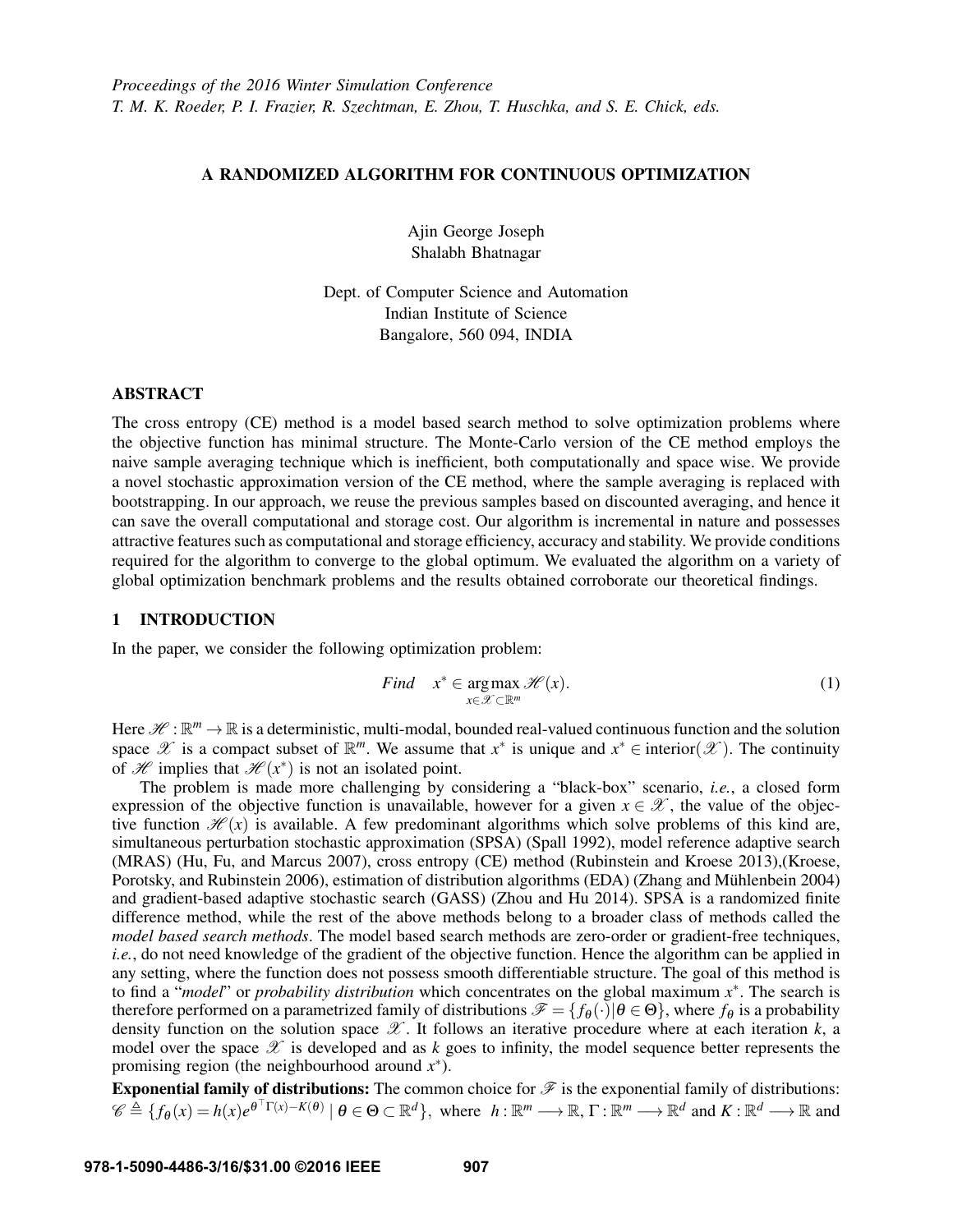$K(\theta) = \log \int h(x) e^{\theta^{\top} \Gamma(x)} dx$ . The Gaussian distribution with mean vector  $\mu \in \mathbb{R}^m$  and the covariance matrix  $\Sigma \in \mathbb{R}^{m \times m}$  belongs to  $\mathscr{C}$ . In this case,

$$
f_{\theta}(x) = ((2\pi)^m |\Sigma|)^{-1/2} \exp\{-(x-\mu)^{\top} \Sigma^{-1} (x-\mu)/2\},\tag{2}
$$

and so one may let  $h(x) = (2\pi)^{-m/2}, \Gamma(x) = (x, xx^{\top})^{\top}, \ \theta = (\Sigma^{-1}\mu, -\frac{1}{2})^{\top}$  $\frac{1}{2}\Sigma^{-1})^{\top}$ .

In this paper, we consider the well known cross entropy (CE) method. The cross entropy method is inspired from the algorithm proposed in (Rubinstein 1997) to estimate the probability of rare events in stochastic networks. Later, an adaptive scheme based on this algorithm found significant inroads in combinatorial optimization (Rubinstein 1999). Solutions to various NP-hard problems were obtained using the CE method. The cross entropy was also applied to continuous optimization problems (Kroese, Porotsky, and Rubinstein 2006). In this paper, we study the properties of the CE method, understand its limitations and propose a modified approach to resolve them. We also propose the conditions required for CE method to converge to the global maximum of the objective function.

Notation: We use x to denote a random variable and x for deterministic variable. For  $A \subset \mathbb{R}^m$ ,  $I_A$  represents the indicator function of *A*, *i.e.*,  $I_A(x) = 1$  if  $x \in A$  and 0 otherwise. Let  $f_{\theta}(\cdot)$  denote the *probability density function* parametrized by  $\theta$  and  $\mathbb{E}_{\theta}[\cdot]$  be the *expectation w.r.t. f*<sub>θ</sub>. For  $\rho \in (0,1)$ , let  $\gamma_\rho^{\mathscr{H}}(\theta)$  denote the  $(1-\rho)$ quantile of  $\mathscr{H}(\mathbf{x})$  *w.r.t.* the  $f_{\theta}$ , *i.e.*,  $\gamma_{\rho}^{\mathscr{H}}(\theta) \triangleq \sup\{l : P_{\theta}(\mathscr{H}(\mathbf{x}) \geq l) \geq \rho$ . Let  $supp(f) \triangleq \overline{\{x | f(x) \neq 0\}}$ denote the support of *f* and interior(*A*) be the *interior* of set *A*. Also [*a*] denote the smallest integer greater than *a*. For  $x \in \mathbb{R}^m$ , let  $||x||_{\infty}$  represent the sup-norm, *i.e.*,  $||x||_{\infty} = \max_i |x_i|$ .

### 1.1 Cross Entropy (Ideal Version)

The CE method aims to find a sequence of model parameters  $\{\theta_k \in \Theta\}_{k \in \mathbb{Z}^+}$  and an increasing sequence of thresholds  $\{\gamma_k \in \mathbb{R}\}_{k \in \mathbb{Z}^+}$  with the property that the support of the model  $f_{\theta_k}$  satisfies  $supp(f_{\theta_k}) \subseteq \{x | \mathcal{H}(x) \geq 0\}$  $\gamma_k$ . By assigning greater weight to the higher values of  $\mathcal H$  at each iteration, the expected behaviour of the probability distribution sequence should improve. This is achieved by solving at each instant  $k+1$ , the following optimization problem:

$$
\theta_{k+1} = \underset{\theta \in \Theta}{\arg \max} \Phi_k(\theta, \gamma_{k+1}), \tag{3}
$$

where  $\Phi_k(\theta, \gamma) \triangleq \mathbb{E}_{\theta_k} \left[ \phi(\mathcal{H}(\mathbf{x})) I_{\{\mathcal{H}(\mathbf{x}) \geq \gamma\}} \log f_{\theta}(\mathbf{x}) \right]$  and  $\varphi : \mathbb{R} \to \mathbb{R}_+$  is a monotone strictly increasing positive function. Note that when  $f_{\theta}$  belongs to the exponential family of distributions,  $\Phi_k$  is concave in  $\theta$ and hence the equality in (3) is well-defined. The most common choice for  $\gamma_{k+1}$  is  $\gamma_\rho(\theta_k)$ : the  $(1-\rho)$ -quantile of  $\mathcal{H}(\mathbf{x})$  *w.r.t.*  $f_{\theta_k}$ , where  $\rho \in (0,1)$  is set *a priori*. (We drop the superscript  $\mathcal{H}$ , since  $\mathcal{H}$  is fixed.)

In this paper, we take the Gaussian distribution as the preferred choice for  $f_{\theta}$ . The model is parametrized as  $\theta = (\mu, \Sigma)^{\top}$ , where  $\mu \in \mathbb{R}^m$  is the mean vector and  $\Sigma \in \mathbb{R}^{m \times m}$  is the covariance matrix. Hence the distribution space  $\mathscr{F} = \{f_{\theta} | \theta = (\mu, \Sigma)^{\top} \in \Theta \subset \mathbb{R}^{m(m+1)}\}$ . It is easy to verify that the above parametrization has oneto-one correspondence with the parametrization  $(\Sigma^{-1}\mu, -\frac{1}{2})$  $(\frac{1}{2}\Sigma^{-1})^{\top}$  given in (2). For brevity we denote by  $\boldsymbol{\vartheta}(\boldsymbol{\theta}) = (\boldsymbol{\vartheta}_1, \boldsymbol{\vartheta}_2)^{\top} \triangleq (\Sigma^{-1} \boldsymbol{\mu}, -\frac{1}{2})$  $\frac{1}{2}\Sigma^{-1}$ )<sup>T</sup>. We further assume that the model parameter space  $\Theta$  is a compact subset of  $\mathbb{R}^{m(m+1)}$  and is large enough so that the solution to (3) is contained in interior( $\Theta$ ).

We obtain a closed-form expression for  $\theta_{k+1}$  by equating  $\nabla \Phi_k$  to 0 and using (2) for  $f_\theta(\cdot)$  as follows:

$$
\nabla_{\vartheta_1} \Phi_k(\theta, \gamma) = 0 \Rightarrow \mu = \frac{\mathbb{E}_{\theta_k} \left[ \mathbf{g}_1 \big( \mathcal{H}(\mathbf{x}), \mathbf{x}, \gamma \big) \right]}{\mathbb{E}_{\theta_k} \left[ \mathbf{g}_0 \big( \mathcal{H}(\mathbf{x}), \gamma \big) \right]} \triangleq \Upsilon_1(\theta_k, \gamma), \tag{4}
$$

$$
\nabla_{\vartheta_2} \Phi_k(\theta, \gamma) = 0 \Rightarrow \Sigma = \frac{\mathbb{E}_{\theta_k} \left[ \mathbf{g}_2 \big( \mathcal{H}(\mathbf{x}), \mathbf{x}, \gamma, \mu \big) \right]}{\mathbb{E}_{\theta_k} \left[ \mathbf{g}_0 \big( \mathcal{H}(\mathbf{x}), \gamma \big) \right]} \triangleq \Upsilon_2(\theta_k, \gamma), \tag{5}
$$

where  $\mathbf{g}_0(\mathcal{H}(x), \gamma) \triangleq \varphi(\mathcal{H}(x))I_{\{\mathcal{H}(x)\geq \gamma\}}, \quad \mathbf{g}_1(\mathcal{H}(x), x, \gamma) \triangleq \varphi(\mathcal{H}(x))I_{\{\mathcal{H}(x)\geq \gamma\}}x$  and  $g_2(\mathcal{H}(x), x, \gamma, \mu) \triangleq \varphi(\mathcal{H}(x))I_{\{\mathcal{H}(x) \geq \gamma\}}(x-\mu)(x-\mu)^{\top}$ . It is easy to verify that  $\Upsilon_1$  and  $\Upsilon_2$  are well-defined.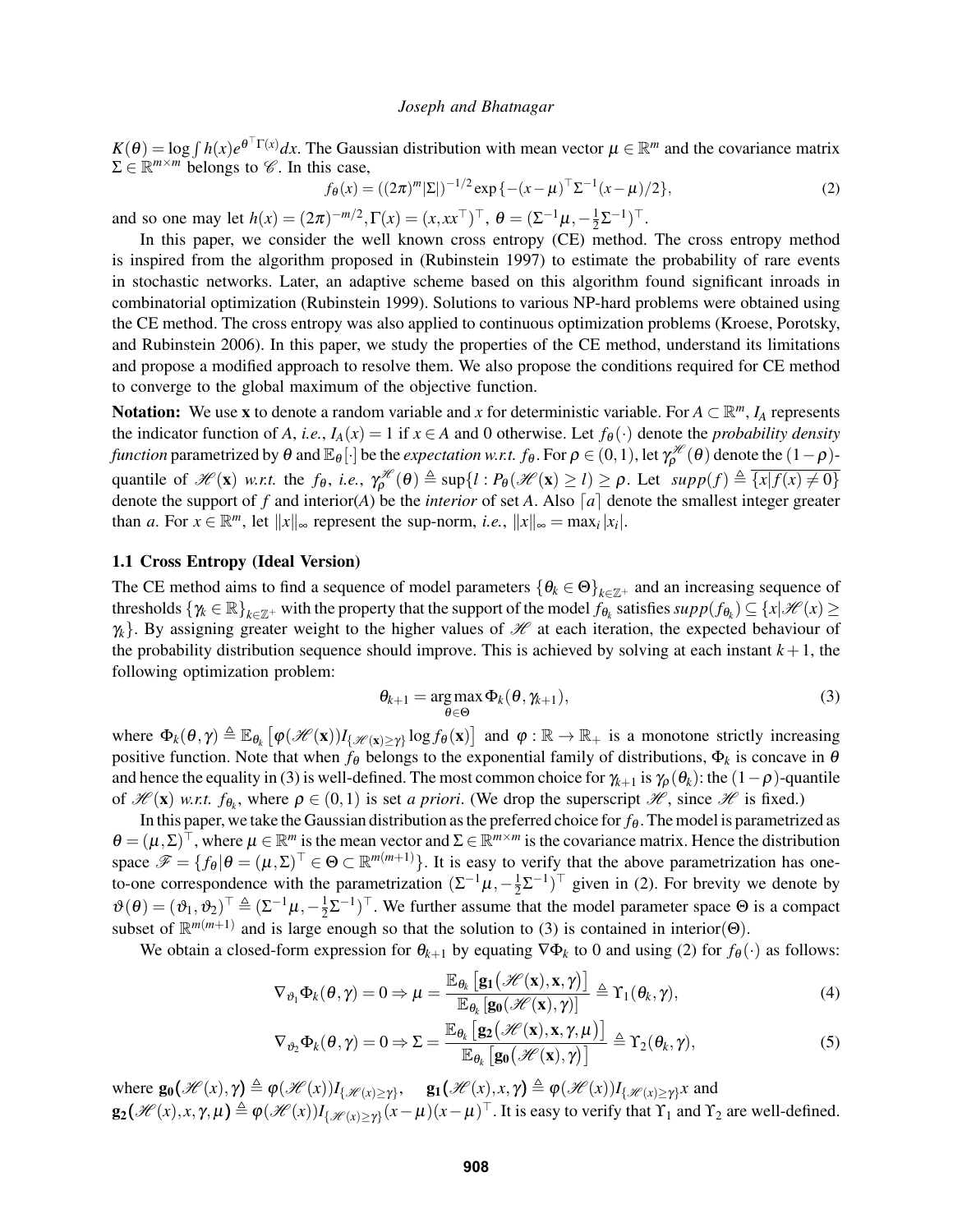#### 1.2 Cross Entropy (Monte Carlo Version)

The operator  $\mathbb{E}_{\theta}[\cdot]$  and the quantile  $\gamma_{\theta}(\theta)$  used in (4) and (5) are hard to compute in general. Hence their stochastic counterparts are employed. The stochastic versions of  $Y_1$  and  $Y_2$  are as follows:

$$
\bar{\Upsilon}_{1}(\theta,\gamma,\Lambda) \triangleq \frac{\frac{1}{N}\sum_{i=1}^{N}\mathbf{g}_{1}(\mathscr{H}(\mathbf{x}_{i}),\mathbf{x}_{i},\gamma)}{\frac{1}{N}\sum_{i=1}^{N}\mathbf{g}_{0}(\mathscr{H}(\mathbf{x}_{i}),\gamma)}, \qquad \bar{\Upsilon}_{2}(\theta,\gamma,\Lambda) \triangleq \frac{\frac{1}{N}\sum_{i=1}^{N}\mathbf{g}_{2}(\mathscr{H}(\mathbf{x}_{i}),\mathbf{x}_{i},\gamma,\mu)}{\frac{1}{N}\sum_{i=1}^{N}\mathbf{g}_{0}(\mathscr{H}(\mathbf{x}_{i}),\gamma)}.
$$
(6)

where  $N = |\Lambda|$  and  $\Lambda = {\mathbf{x}_1, \dots, \mathbf{x}_N} \sim f_\theta$ .

A naive approach is used to estimate  $\gamma_{\rho}(\theta)$  as follows:  $\bar{\gamma}_{\rho}(\theta) \triangleq \mathcal{H}_{([1-\rho)N]}$ ,  $, \t\t(7)$ where  $\mathcal{H}_{(i)}$  is the *i*th-order statistic of  $\{\mathcal{H}(\mathbf{x}_i)\}_{i=1}^N$ ,  $N = |\Lambda|$  and  $\Lambda = \{\mathbf{x}_1, \dots, \mathbf{x}_N\} \sim f_\theta$ .

A user configured *observation allocation rule*  $\{N_k \in \mathbb{Z}_+\}$  is used to decide the sample size required for each iteration, where  $N_k \uparrow \infty$ . The Monte Carlo CE method is given in Algorithm 2.

**Step 0:** Choose an initial *p.d.f.*  $f_{\bar{\theta}_0}(\cdot)$  on  $\mathscr{X}$  and  $\epsilon > 0$ .

Algorithm 1 Monte Carlo CE Method

Step 1: [Sampling Candidate Solutions] Sample  $N_k$  *i.i.d.* solutions  $\Lambda_k = {\mathbf{x}_1, \dots, \mathbf{x}_{N_k}}$  using  $f_{\bar{\theta}_k}(\cdot)$ .

Step 2: [Threshold Evaluation] Calculate the sample  $(1-\rho)$ -quantile.  $\bar{\gamma}_{k+1} = \bar{\gamma}_{\rho}(\bar{\theta}_k).$ Step 3: [Threshold Comparison] if  $\bar{\gamma}_{k+1} \geq \bar{\gamma}_k^* + \varepsilon$  then  $\bar{\gamma}_{k+1}^* = \bar{\gamma}_{k+1}.$ else  $\bar{\gamma}_{k+1}^* = \bar{\gamma}_k^*.$ end if Step 4: [Model Parameter Update]  $\bar{\theta}_{k+1} = \left(\bar{\mathrm{T}}_1(\bar{\theta}_k, \bar{\gamma}_{k+1}^*, \Lambda_k), \bar{\mathrm{T}}_1(\bar{\theta}_k, \bar{\gamma}_{k+1}^*, \Lambda_k)\right)^\top.$ **Step 5:** If the stopping rule is satisfied, then return  $\bar{\theta}_{k+1}$ and terminate, else set  $k := k+1$  and go Step 1.

### 1.3 Motivation of the paper

Even though the Monte Carlo CE tracks the ideal CE, it has a few significant drawbacks: (i) The naive approach of the Monte-Carlo CE does not utilize prior information efficiently. Note that Monte-Carlo CE possesses a stateless behaviour. At each iteration *k*, a completely new collection of samples are drawn using the distribution  $f_{\theta_k}$ . The samples are used to derive the estimates  $\bar{\gamma}_{k+1}$ ,  $\bar{\mu}_{k+1}$  and  $\bar{\Sigma}_{k+1}$ . The algorithm does not utilize the estimates generated prior to *k* (ii) The second drawback is the poor computational and space complexity. The performance of the Monte Carlo version depends heavily on the sample size  $N_k$ . In most practical cases, the best value of  $N_k$  can only be obtained by trying the same for various values in a brute force manner. The estimate  $\bar{\gamma}_k$  requires the order statistic  $\mathcal{H}_{(i)}$  which is obtained by sorting the list  $\{\mathcal{H}(\mathbf{x}_i)\}_{i=1}^{N_k}$ . The summation operation in (6) requires  $\mathcal{O}(N_k)$  time, while the sort operation required for the order statistic  $\mathcal{H}_{(i)}$  in (7) requires  $\mathcal{O}(N_k \log N_k)$ . Note that  $N_k$  diverges and hence this super-linear relationship is computationally expensive and algorithm becomes well nigh intractable. Also note that the space complexity of the Monte Carlo CE is  $\mathcal{O}(N_k)$  which is mainly attributed to the space occupied by the samples  $\Lambda_k$ . This is a heavy requirement too. All these are further worsened by the direct relationship of the sample size  $N_k$  with the dimension *m* of the solution space  $\mathscr X$ , *i.e.*, higher the dimension, more the required number of samples. Variants of the CE method such as gradient based CE method (Hu, Hu, and Chang 2012) and modified CE method (Wang and Enright 2013) also suffer similar drawbacks.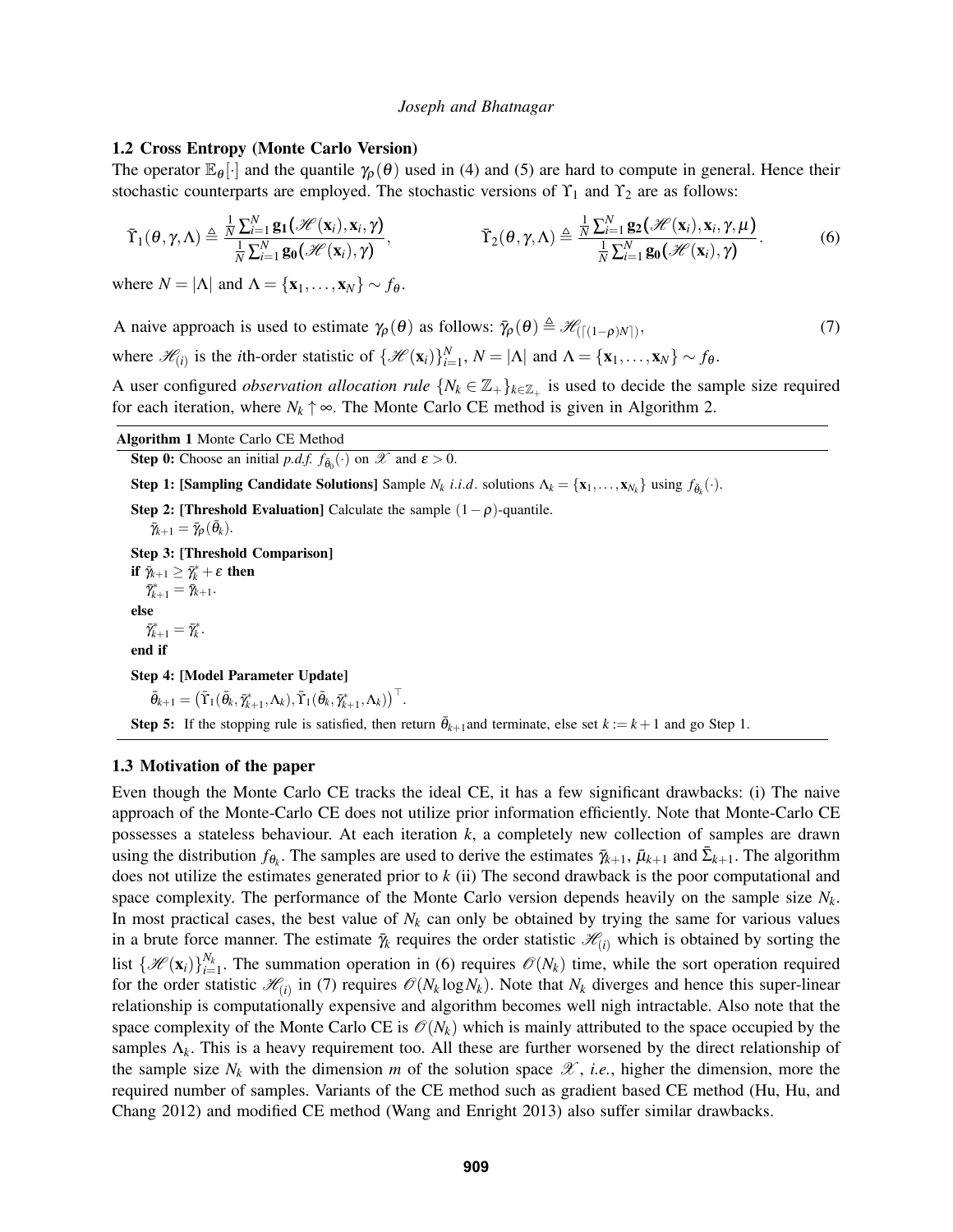# 1.4 Our Contribution

The above mentioned drawbacks on the inefficient information utilization and the heavy cost on the space and computational requirements are primarily attributed to the non-incremental and stateless nature of the algorithm. In this paper, we resolve these shortcomings of the CE algorithm by remodelling the same using the stochastic approximation framework. We *replace the sample averaging with a bootstrapping approach,* i.e.*, deriving new estimates using the current estimates*. The algorithm possesses various features which we find desirable: (1) *Stability* (2) *Limited restriction on the objective function,* i.e. *without imposing heavy structural restrictions on the objective function* (3) *Incremental in nature,* i.e.*, evolves at each time instant according to the data (the function value*  $\mathcal{H}(\cdot)$ ) available at that particular instant. In other words the *solution is built incrementally.* (4) *Efficient use of prior information,* i.e.*, the algorithm adopts an adaptive nature where the function values*  $\mathcal{H}(\cdot)$  *are requested only when required. The boostrapping nature of the algorithm guarantees a continuous evolution (in contrast to the stateless nature of the Monte-Carlo version) and hence no data or prior information is under-utilized*. A recent study (Hu, Hu, and Chang 2012),(Hu, Fu, and Marcus 2007) shows that CE method is only a local improvement (local optimization) algorithm. In (Hu, Hu, and Chang 2012), a few counter examples are also provided. But in many practical cases, CE method exhibits good global convergence behaviour. In this paper, we explore this dichotomy and propose conditions which facilitate the convergence of the CE method to the global optimum.

## 2 PROPOSED ALGORITHM: CE2-ND

In this paper, we propose a new algorithm CE2-ND which stands for Cross Entropy 2-Normal Distribution. The idea is to track the ideal CE method using stochastic approximation. We provide a stochastic approximation algorithm whose asymptotic behaviour is equivalent to that of the ideal CE algorithm.

Stochastic approximation algorithms (Borkar 2008, Kushner and Clark 2012, Robbins and Monro 1951) are a natural way of encoding prior information and are expressed as recursive equations of the form:

$$
\mathbf{z}_{k+1} = \mathbf{z}_k + \alpha_{k+1} \Delta \mathbf{z} (\mathbf{z}_k, b_k, D_{k+1})),
$$
\n(8)

where  $\Delta z(z, b, D) = h(z) + b + D$  is the *increment term*,  $b_k$  is the *bias term* with  $b_k \to 0$ ,  $D_k$  is a *random noise with zero-mean* and  $h(\cdot)$  a *Lipschitz continuous function*. The *learning rate*  $\alpha_k$  satisfies  $\Sigma \alpha_k = \infty$ ,  $\Sigma \alpha_k^2 < \infty$ .

In the Monte Carlo version of CE, naive approaches are employed to estimate  $\gamma_\rho(\cdot)$ ,  $\gamma_1$  and  $\gamma_2$ . At each iteration *k*, a completely new collection of samples  $\Lambda_k$  is used to derive the estimates. This is a stateless approach where any structural relationship between the distribution parameter  $\theta$  and  $\gamma_\rho(\theta)$  or between  $\theta$  and  $\Upsilon_1, \Upsilon_2$  are completely discarded. The continuity relationship that holds between them can in fact be exploited to accelerate the whole procedure. Bootstrapping which is inherent in the stochastic approximation techniques can be employed to achieve this.

We found the following lemma from (Homem-de Mello 2007) to be beneficial in deriving a stochastic recursion to track the  $(1-\rho)$ -quantile of  $\mathcal{H}(\cdot)$  *w.r.t.* a given probability distribution. **Lemma** 1. The  $(1 - \rho)$ -quantile of a bounded real-valued function  $H(\cdot)$   $(H(x) \in [H_1, H_2])$  w.r.t the *probability distribution*  $f_{\theta}(\cdot)$  *is reformulated as the optimization problem:* 

Find 
$$
\gamma_{\rho}^{H}(\theta) = \underset{u \in [H_1, H_2]}{\arg \min} \mathbb{E}_{\theta} [\psi(H(\mathbf{x}), u)],
$$
 (9)

*where*  $\psi(H(x), u) = (1 - \rho)(H(x) - u)I_{\{H(x) \ge u\}} + \rho(u - H(x))I_{\{H(x) \le u\}}.$ 

We use this lemma to develop a stochastic gradient recursion which solves the optimization problem in (9). The increment term for the recursion is the sub-differential of  $\psi$  *w.r.t. u*, and is given by

$$
\nabla_u \psi(H(x), u) = -(1 - \rho) I_{\{H(x) \ge u\}} + \rho I_{\{H(x) \le u\}}.
$$
\n(10)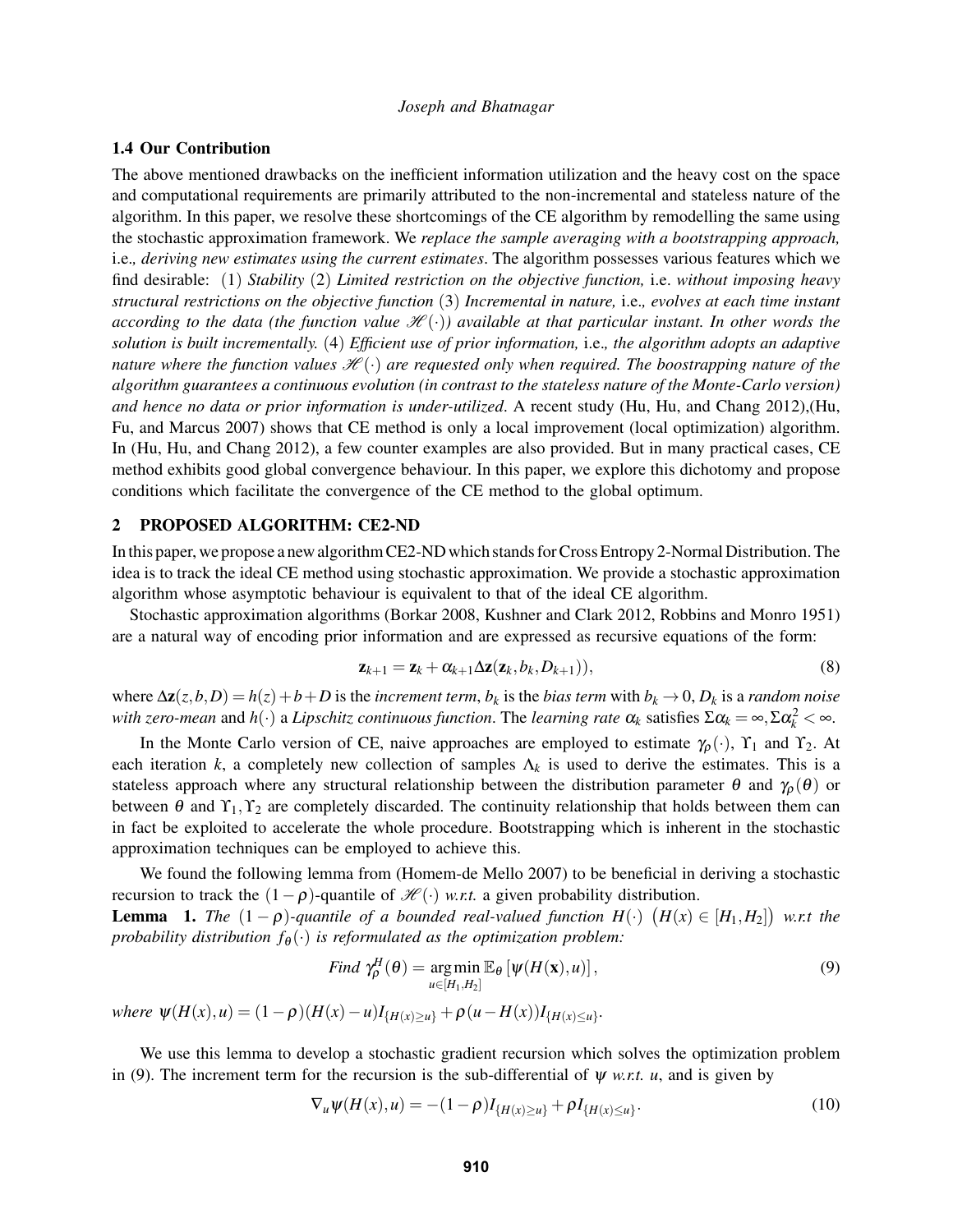For the model parameter update, we track  $\Upsilon_1(\theta_k, \gamma)$  and  $\Upsilon_2(\theta_k, \gamma)$  (from (4) and (5)). For this we introduce two new variables,  $\eta$  and  $\xi$ , whose stochastic recursions track  $Y_1$  and  $Y_2$  respectively. The increment functions for the respective stochastic recursions are defined as follows:

$$
\Delta \eta(x, \gamma) = \mathbf{g_1}(\mathcal{H}(x), x, \gamma) - \eta \mathbf{g_0}(\mathcal{H}(x), \gamma), \qquad (11)
$$

$$
\Delta \xi(x, \mu, \gamma) = \mathbf{g}_2(\mathcal{H}(x), x, \gamma, \mu) - \xi \mathbf{g}_0(\mathcal{H}(x), \gamma).
$$
 (12)

The CE2-ND algorithm is given in Algorithm 2.

#### Algorithm 2 CE2-ND

**Data:**  $\varepsilon_1 \in (0,1), \alpha_k, \lambda_k \in (0,1), \ \theta_0 = (\mu_0, \Sigma_0)^\top.$ **Init:**  $\gamma_0 = 0$ ,  $\eta_0 = 0_{m \times 1}$ ,  $\xi_0 = 0_{m \times m}$ ,  $T_0 = 0$ ,  $\gamma_0^* = -\infty$ ,  $\lambda = \lambda_0$ . while stopping criteria not satisfied do  $\mathbf{x}_{k+1} \sim \tilde{f}_{\theta_k}(\cdot)$  where  $\tilde{f}_{\theta_k} = (1 - \lambda) f_{\theta_k} + \lambda f_{\theta_0};$ • [Tracking  $(1 - \rho)$ -quantile of  $\mathcal{H}(\cdot)$  *w.r.t.*  $\hat{f}_{\theta_k}$ ]

$$
\gamma_{k+1} = \gamma_k - \alpha_{k+1} \nabla_u \psi(\mathcal{H}(\mathbf{x}_{k+1}), \gamma_k); \qquad (13)
$$

•  $\left[$ Tracking  $\mu_{k+1}$  of equation (4) $\right]$ 

$$
\eta_{k+1} = \eta_k + \alpha_{k+1} \Delta \eta(\mathbf{x}_{k+1}, \gamma_k); \tag{14}
$$

•  $\left[$ Tracking  $\Sigma_{k+1}$  of equation (5) $\right]$ 

$$
\xi_{k+1} = \xi_k + \alpha_{k+1} \Delta \xi(\mathbf{x}_{k+1}, \eta_k, \gamma_k); \tag{15}
$$

• Threshold comparison]

$$
T_{k+1} = T_k + \lambda \left( I_{\{\gamma_{k+1} > \gamma_k^* \}} - I_{\{\gamma_{k+1} \leq \gamma_k^* \}} - T_k \right); \tag{16}
$$

• Model parameter update

if  $T_{k+1} > \varepsilon_1$  then

$$
\theta_{k+1} = \theta_k + \alpha_{k+1} \left( (\eta_k, \xi_k)^\top - \theta_k \right); \tag{17}
$$

$$
\gamma_{k+1}^* = \gamma_k; \quad T_k = 0; \quad \lambda = \lambda_k; \tag{18}
$$

else

$$
\gamma_{k+1}^*=\gamma_k^*;\qquad \theta_{k+1}=\theta_k;
$$

end if  $k := k + 1;$ end while

The algorithm uses only a single sample  $x_{k+1}$  per iteration. The computational cost per iteration is proportional to  $m^2$ , where m is the dimension of the solution space  $\mathscr X$ . This is a significant improvement in terms of computational and space requirements.

Note that in the algorithm, a mixture distribution  $f_{\theta_k}$  is used to generate the sample  $\mathbf{x}_{k+1}$ , where  $\widetilde{f}_{\theta_k} = (1 - \lambda)f_{\theta_k} + \lambda f_{\theta_0}$  with  $\lambda$  the mixing weight.  $\lambda$  takes its values from a pre-defined decaying sequence  ${\{\lambda_k\}_{k\in\mathbb{Z}_+}}$ , with assignment happening in (18) during the model parameter update. The initial distribution parameter  $\theta_0$  is chosen such that the density function  $f_{\theta_0}$  has strictly positive values for every point in the solution space  $\mathscr{X}$ , *i.e.*,  $f_{\theta_0}(x) > 0, \forall x \in \mathscr{X}$ . The mixture approach facilitates exploration of the solution space and prevents the iterates from getting locked in suboptimal solutions.

**Assumption (A2):** The learning rate  $\alpha_k$  and the mixing weight  $\lambda_k$  are deterministic, non-increasing and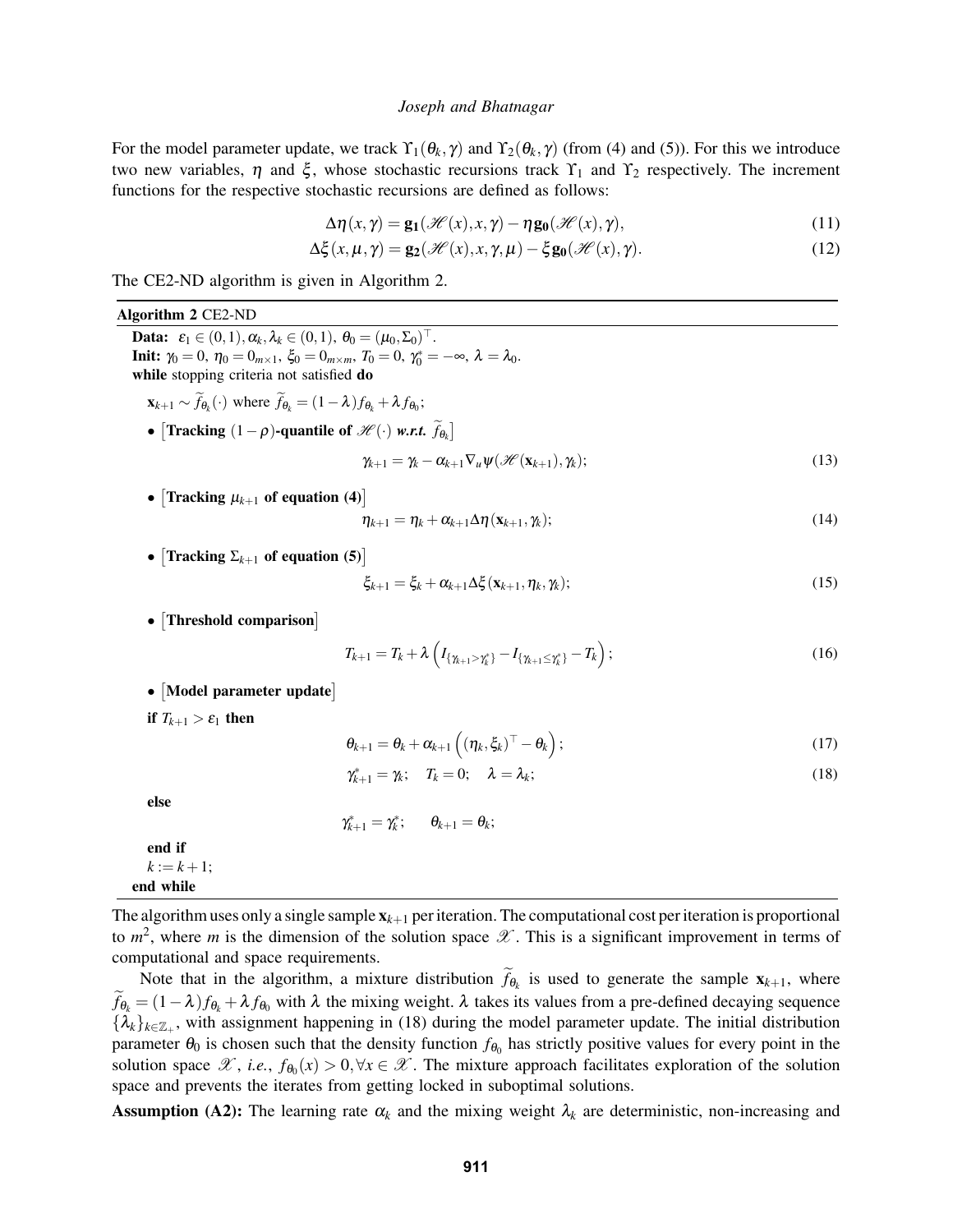satisfy the following:

$$
\lambda_k \in (0,1], \alpha_k \in (0,1], \quad \lim_{k \to \infty} \lambda_k = 0, \quad \sum_{k=1}^{\infty} \alpha_k = \infty, \quad \sum_{k=1}^{\infty} \alpha_k^2 < \infty. \tag{19}
$$

The step size  $\alpha_k$  controls the rate at which the algorithm accrues the information and it is sensitive to the objective function and hence requires proper tuning. A very common choice of step-size used in stochastic approximation algorithms is the constant step-size, *i.e.*,  $\alpha_k = \alpha \in (0,1) \forall k$ . In this case, the convergence can only be claimed with high probability (Borkar 2008). This implies that there are rare events where the algorithm diverges.

The threshold comparison is achieved using the recursion (16) of the random variable  $T_k$ . Note that the model parameter  $\theta_k$  is not updated at each epoch *k*. Rather it is updated whenever  $T_k$  arches over  $\varepsilon_1$ , where  $\varepsilon_1 \in (0,1)$  is a constant. So the update of  $\theta_k$  only happens along a subsequence  $\{k_{(n)}\}_{n \in \mathbb{Z}_+}$  of  $\{k\}_{k \in \mathbb{Z}_+}$ . Between  $k = k_{(n)}$  and  $k = k_{(n+1)}$ , the variable  $\gamma_k$  tracks  $\gamma_\rho(\theta_{k_{(n)}})$ : the  $(1-\rho)$ -quantile of  $\mathcal{H}$  *w.r.t.*  $f_{\theta_{k_{(n)}}}$ . The threshold  $\gamma_k^*$  is also updated in (18) during the  $\varepsilon_1$  crossover. Thus  $\gamma_{k_{(n)}}^*$  is the estimate of  $\gamma_\rho(\widetilde{\theta}_{k_{(n-1)}})$ : the  $(1-\rho)$ -quantile of *H w.r.t.*  $f_{\theta_{k_{(n-1)}}}$ . Put succinctly,  $T_k$  tracks the evolution of  $\gamma_k$  and tries to deduce a reasonable comparison between  $\gamma_{\rho}(\theta_{k_{(n)}})$  and  $\gamma_{\rho}(\theta_{k_{(n-1)}})$ .

**Proposition 1:**  $T_k$  belongs to  $(-1,1)$ ,  $\forall k > 0$ .

*Proof:* By rearranging terms in (16) we get  $T_{k+1} = (1 - \lambda)T_k + \lambda (I_{\{\gamma_{k+1} \ge \gamma_{k+1}^* \}} - I_{\{\gamma_{k+1} < \gamma_{k+1}^* \}})$ ,

where  $\lambda \in (0,1)$ . In the worst case, either  $I_{\{\gamma_{k+1} \geq \gamma_{k+1}^*\}} = 1, \forall k$  or  $I_{\{\gamma_{k+1} < \gamma_{k+1}^*\}} = 1, \forall k$ . Since the two events are mutually exclusive, we will only consider the former event  $\{I_{\{\gamma_{k+1}\geq \gamma_{k+1}^*\}}=1, \forall k\}$ . In this case

$$
\lim_{k\to\infty}T_k=\lim_{k\to\infty}(\lambda+\lambda(1-\lambda)+\cdots+\lambda(1-\lambda)^{k-1})=1.
$$

Similarly for the event  $\{I_{\{\gamma_{k+1} < \gamma_{k+1}^*\}} = 1, \forall k\}$ , we have  $\lim_{k \to \infty} T_k = -1$ .

## 3 CONVERGENCE ANALYSIS

**Assumption (A1):** The sequence  $\{\gamma_k\}_{k \in \mathbb{Z}_+}$  in equation (13) satisfy sup<sub>*k*</sub> $|\gamma_k| < \infty$  *a.s.*.

Remark 3: *The assumption (A1) is a technical requirement to prove convergence of the algorithm. A commonly used procedure to ensure almost sure boundedness of iterates in a stochastic iterative scheme is to project these after each update to an a priori chosen (large enough) compact and convex set. In this case, the bound on the compact set can be derived from the bound on*  $\mathcal{H}(\cdot)$ *.* 

As mentioned above,  $\theta_k$  is updated only along a subsequence  $\{k_{(n)}\}_{n \in \mathbb{Z}_+}$  of  $\{k\}_{k \in \mathbb{Z}_+}$ . Between  $k = k_{(n)}$  and  $k = k_{(n+1)}$ , the model parameters  $\theta_k$  remain constant. So we can analyse the limiting behaviour of  $\gamma_k$ ,  $\xi_k$ and  $\eta_k$  by keeping  $\theta_k$  fixed. We now have the following result for recursion (13):

**Lemma** 2. Assume  $\theta_k \equiv \theta, \forall k$ . Let assumption (A1) hold. Then  $\gamma_k \to \gamma_\rho(\tilde{\theta})$  as  $k \to \infty$  w.p. 1., where  $f_{\theta} = (1 - \lambda) f_{\theta} + \lambda f_{\theta_0}.$ 

**Interpretation of Lemma 2:** *Lemma* 2 *claims that if the model parameter is held constant, i.e.,*  $\theta_k \equiv \theta, \forall k$ , *then*  $\gamma_k$  *successfully tracks*  $\gamma_\rho(\theta)$ *: the*  $(1-\rho)$ *-quantile of*  $\mathcal{H}$  *w.r.t.*  $f_\theta$ *.* 

Now we analyse the asymptotic behaviour of the sequences  $\{\eta_k\}_{k\in\mathbb{Z}_+}$  and  $\{\xi_k\}_{k\in\mathbb{Z}_+}$ . We keep the model parameter  $\theta_k$  constant during the analysis.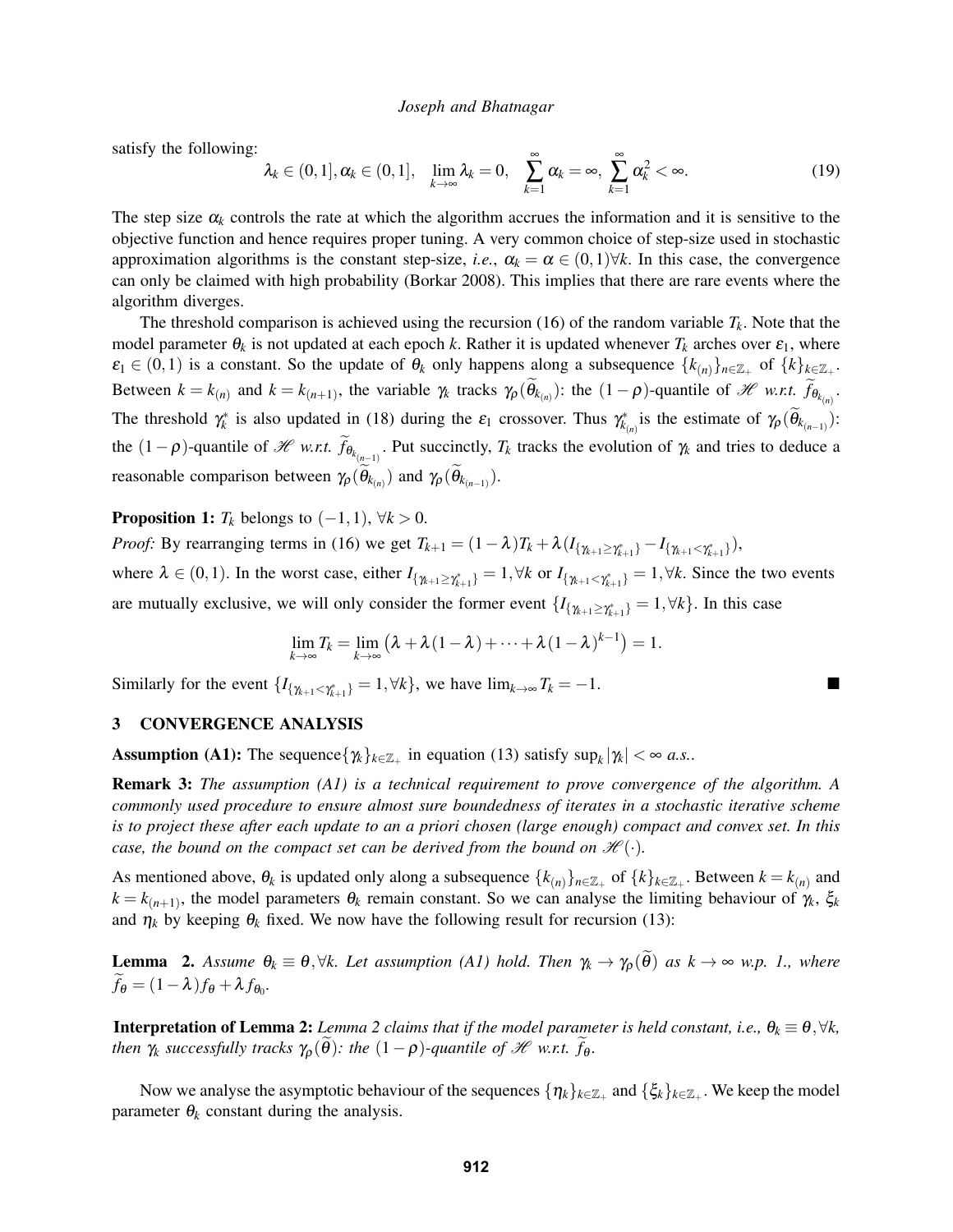**Lemma 3.** Assume  $\theta_k \equiv \theta$ ,  $\forall k$  and  $\gamma_k^* \equiv \gamma^*$ ,  $\forall k$ , then a.s.

(i) 
$$
\lim_{k \to \infty} \eta_k = \eta_* = \frac{\mathbb{E}_{\tilde{\theta}} \left[ \mathbf{g}_1(\mathcal{H}(\mathbf{x}), \mathbf{x}, \gamma_\rho(\tilde{\theta})) \right]}{\mathbb{E}_{\tilde{\theta}} \left[ \mathbf{g}_0(\mathcal{H}(\mathbf{x}), \gamma_\rho(\tilde{\theta})) \right]},
$$
  
\n(ii)  $\lim_{k \to \infty} \xi_k = \xi_* = \frac{\mathbb{E}_{\tilde{\theta}} \left[ \mathbf{g}_2(\mathcal{H}(\mathbf{x}), \mathbf{x}, \gamma_\rho(\tilde{\theta}), \eta^*) \right]}{\mathbb{E}_{\tilde{\theta}} \left[ \mathbf{g}_0(\mathcal{H}(\mathbf{x}), \gamma_\rho(\tilde{\theta})) \right]}.$ 

(iii) *Further if*  $\gamma_{\rho}(\tilde{\theta}) > \gamma^*$ , then  $\lim_{k \to \infty} T_k = 1$  *a.s.*, where  $\tilde{f}_{\theta} = (1 - \lambda)f_{\theta} + \lambda f_{\theta_0}$ .

**Interpretation of Lemma 3:** *Lemma* 3 *claims that if the model parameter is held constant, i.e.,*  $\theta_k \equiv \theta$ ,  $\forall k$ , *then*  $\eta_k$  *and*  $\xi_k$  *successfully track*  $\Upsilon_1(\theta, \gamma_0(\theta))$  *and*  $\Upsilon_2(\theta, \gamma_0(\theta))$  *respectively. Part (iii) of Lemma* 3 *claims that*  $T_k$  *gives a credible comparison of the thresholds. In practical cases, we choose*  $\varepsilon_1$  *close to* 1*.* 

Notation: For the subsequence  $\{k_{(n)}\}_{n>0}$  of  $\{k\}_{k\in\mathbb{Z}_+}$ , we denote  $k_{(n)}^- \triangleq k_{(n)} - 1$  for  $n > 0$ .

Along the subsequence  $\{k_{(n)}\}_{n\geq 0}$  with  $k_0 = 0$  the update of  $\theta_k$  can be expressed as follows:

$$
\theta_{k_{(n+1)}} = \theta_{k_{(n)}} + \alpha_{k_{(n+1)}} \Delta \theta_{k_{(n+1)}},
$$
\n(20)

where  $\Delta\theta_{k_{(n+1)}} = (\eta_{k_{(n+1)}^-}, \xi_{k_{(n+1)}^-})^\top - \theta_{k_{(n)}}$ . We show now that the increment term  $\Delta\theta_{k_{(n+1)}}$  in equation (20) is indeed an estimate of  $\nabla_{\vartheta(\theta)} \Psi(\theta)|_{\theta = \widetilde{\theta}_{k_{(n)}}},$  where

$$
\boxed{\Psi(\theta) = \log \mathbb{E}_{\theta} \left[ \mathbf{g}_{0} \left( \mathcal{H}(\mathbf{x}), \gamma_{\rho}(\theta) \right) \right]}
$$
\n(21)

with  $\theta = (\mu, \Sigma)^{\top}$  and  $\vartheta(\theta) = (\Sigma^{-1}\mu, -\frac{1}{2})$  $rac{1}{2}$ Σ<sup>-1</sup>)<sup>⊤</sup>.

We now state a key lemma about the gradient of Ψ. **Lemma 4.** For the given function  $\mathscr{H}(\cdot) \in \mathbb{R}$ ,  $\theta = (\mu, \Sigma)^{\top}$  and  $\vartheta = (\vartheta_1, \vartheta_2)^{\top} = (\Sigma^{-1}\mu, -\frac{1}{2})$  $(\frac{1}{2}\Sigma^{-1})^{\top}$ , we *have*

$$
\nabla_{\vartheta_1} \Psi(\theta) = \frac{\mathbb{E}_{\theta} \left[ g_1 \big( \mathcal{H}(\mathbf{x}), \mathbf{x}, \gamma_{\rho}(\theta) \big) \right]}{\mathbb{E}_{\theta} \left[ g_0 \big( \mathcal{H}(\mathbf{x}), \gamma_{\rho}(\theta) \big) \right]} - \mu.
$$

$$
\nabla_{\vartheta_2} \Psi(\theta) = \frac{\mathbb{E}_{\theta} \left[ g_2 \big( \mathcal{H}(\mathbf{x}), \mathbf{x}, \gamma_{\rho}(\theta), \mu \big) \right]}{\mathbb{E}_{\theta} \left[ g_0 \big( \mathcal{H}(\mathbf{x}), \gamma_{\rho}(\theta) \big) \right]} - \Sigma.
$$

We now present our main result. The following theorem shows that the convergence of the model sequence  $\{\theta_k\}_{k \in \mathbb{Z}_+}$  generated by CE2-ND is indeed guaranteed and provides a characterization of the limit points. Additionally, by imposing certain structural restrictions on the objective function  $\mathcal{H}$ , the convergence of the algorithm to the degenerate distribution concentrated on the global maximum  $x^*$  is ensured.

**Theorem 5.** *(Convergence to global maximum) Let*  $\varphi(x) = exp(rx), r \in \mathbb{R}_+$ *. Assume that the objective function* H *satisfies the following two conditions: (i)*  $\nabla^2 \mathcal{H}$  *exists and (ii)*  $\frac{\partial^2 \mathcal{H}}{\partial x_i \partial x_j}$ ∂ *xi*∂ *x <sup>j</sup> is continuous for*  $1 \leq \forall i, \forall j \leq m$ . Let the learning rate  $\alpha_k$ ,  $k \in \mathbb{Z}_+$  satisfy (19). Let  $\{\theta_k = (\mu_k, \Sigma_k)^\top\}_{k \in \mathbb{Z}_+}$  be the sequence *generated by CE2-ND and assume*  $\theta_k \in \text{interior}(\Theta)$ ,  $\forall k \in \mathbb{Z}_+$ *. Also, let the assumptions (A1) and (A2) hold. Then*

$$
\lim_{k\to\infty}\theta_k = \lim_{k\to\infty}(\mu_k, \Sigma_k)^\top = (x^*, 0_{m\times m})^\top, \quad w.p.1
$$

*where x*<sup>∗</sup> *is defined in (1).*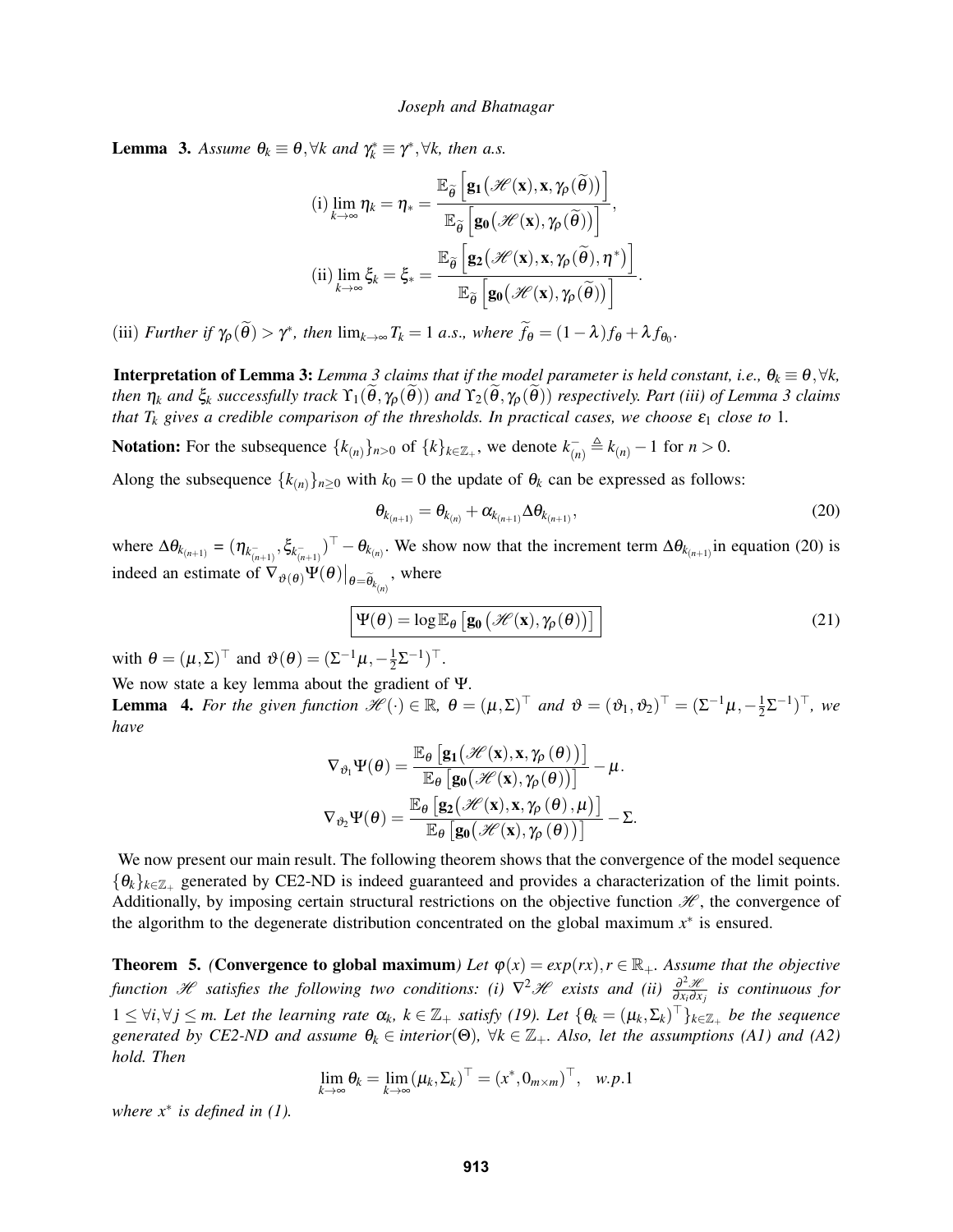*Proof:* Rewriting the equation (17) along the subsequence  $\{k_{(n)}\}_{n \in \mathbb{Z}_+}$ , we have for  $n \in \mathbb{Z}_+$ ,

$$
\theta_{k_{(n+1)}} = \theta_{k_{(n)}} + \alpha_{k_{(n+1)}} \big( (\eta_{k_{(n+1)}^-}, \xi_{k_{(n+1)}^-})^\top - \theta_{k_{(n)}} \big).
$$
\n(22)

Also  $\sup_n ||\theta_{k_{(n)}}|| < \infty$  *a.s.* Rearranging the equation (22) we get, for  $n \in \mathbb{Z}_+$ ,

$$
\boldsymbol{\theta}_{k_{(n+1)}} = \boldsymbol{\theta}_{k_{(n)}} + \boldsymbol{\alpha}_{k_{(n+1)}} \Big( \mathbb{E} \left[ \nabla_{\boldsymbol{\vartheta}(\boldsymbol{\theta})} \Psi(\boldsymbol{\theta}_{k_{(n)}}) \Big| \boldsymbol{\theta}_{k_{(n)}} \right] + o(1) \Big), \tag{23}
$$

where the  $o(1)$  term corresponds to errors in the estimation of  $\eta_k$  and  $\xi_k$  and each decay to zero *a.s.* 

Now consider the gradient flow ODE

$$
\frac{d\theta(t)}{dt} = \nabla_{\vartheta(\theta)} \Psi(\theta(t)), \qquad t \in \mathbb{R}_+.
$$
 (24)

By appealing to Theorem 2, Chapter 2 of (Borkar 2008), the asymptotic equivalence between the equations (23) and (24) can be easily established. Therefore the recursion (17) reduces to a stochastic gradient ascent which optimizes the objective function  $\Psi(\cdot)$ . Hence the limiting behaviour of the model sequence  $\{\theta_k\}_{k \in \mathbb{Z}_+}$  can be obtained by analysing the same of the above ODE. The equilibrium points of the ODE (24) can be obtained by equating  $\nabla\Psi$  to 0.

Equating 
$$
\nabla_{\vartheta_1} \Psi(\theta)
$$
 to  $0_{m \times 1}$ , we get  $\mu = \frac{\mathbb{E}_{\theta} \left[ \mathbf{g}_1(\mathcal{H}(\mathbf{x}), \mathbf{x}, \gamma_{\rho}(\theta)) \right]}{\mathbb{E}_{\theta} \left[ \mathbf{g}_0(\mathcal{H}(\mathbf{x}), \gamma_{\rho}(\theta)) \right]}$ . (25)

Equating 
$$
\nabla_{\vartheta_2} \Psi(\theta)
$$
 to  $\mathbb{O} (= 0_{m \times m})$ , we get  $\frac{\mathbb{E}_{\theta} \left[ \mathbf{g}_2(\mathcal{H}(\mathbf{x}), \mathbf{x}, \gamma_{\rho}(\theta), \mu) \right]}{\mathbb{E}_{\theta} \left[ \mathbf{g}_0(\mathcal{H}(\mathbf{x}), \gamma_{\rho}(\theta)) \right]} - \Sigma = \mathbb{O}.$  (26)

For brevity let  $L(\theta) = \mathbb{E}_{\theta} [g_0(\mathcal{H}(x), \gamma_\rho(\theta))]$  and  $\hat{g}_0(x, \theta) \triangleq g_0(\mathcal{H}(x), \gamma_\rho(\theta)).$ Substituting the expression for  $\mu$  from (25) in (26) and after further simplification we get,

$$
(1/L(\theta)) \mathbb{E}_{\theta} \left[ \hat{\mathbf{g}}_0(\mathbf{x}, \theta) \mathbf{x} \mathbf{x}^{\top} \right] - \mu \mu^{\top} \Sigma = \mathbb{O}.
$$
 (27)

Since  $\Sigma = \mathbb{E}_{\theta} [\mathbf{x} \mathbf{x}^{\top}] - \mu \mu^{\top}$ , the equation (27) implies

$$
(1/L(\theta))\mathbb{E}_{\theta}\left[\hat{\mathbf{g}}_{0}(\mathbf{x},\theta)\mathbf{x}\mathbf{x}^{\top}\right]-\mathbb{E}_{\theta}\left[\mathbf{x}\mathbf{x}^{\top}\right]=0 \implies (1/L(\theta))\mathbb{E}_{\theta}\left[\left(\hat{\mathbf{g}}_{0}(\mathbf{x},\theta)-L(\theta)\right)\mathbf{x}\mathbf{x}^{\top}\right]=0
$$
  

$$
\implies 2\Sigma\mathbb{E}_{\theta}\left[\nabla_{x}^{2}\mathbf{g}_{0}(\mathbf{x},\theta)\right]=0 \implies 2^{2}\mathbb{E}_{\theta}\left[\varphi(\mathcal{H}(\mathbf{x}))G(\mathbf{x})I_{\{\mathcal{H}(\mathbf{x})\geq\gamma_{\rho}(\theta)\}}\right]=0, \tag{28}
$$

where  $G(x) \triangleq r^2 \nabla \mathcal{H}(x) \nabla \mathcal{H}(x) + r \nabla^2 \mathcal{H}(x)$ . Note that  $\Longrightarrow_2$  follows from "integration by parts" rule for multivariate Gaussian and  $\implies_3$  follows from the assumption  $\varphi(x) = exp(rx)$ . Note that for each  $x \in \mathcal{X}$ ,  $G(x)$ is a  $m \times m$  square matrix. Since  $(\nabla_i \mathcal{H})^2 \ge 0$ , we can find an  $r \in \mathbb{R}_+$  and  $1 \le i \le m$  *s.t.*  $G_{ii}(x) > 0$ ,  $\forall x \in \mathcal{X}$ . This further implies that  $\mathbb{E}_{\theta}[\varphi(\mathscr{H}(\mathbf{x}))G(\mathbf{x})I_{\{\mathscr{H}(\mathbf{x})\geq\gamma_{\rho}(\theta)\}}] \neq \mathbb{O}, \forall \theta \in \Theta$ . Hence, from (28) we get  $\Sigma = \mathbb{O}$ . This proves that for any  $x \in \mathbb{R}^m$ , the degenerate distribution concentrated on *x* given by  $\theta_x = (x, 0_{m \times m})^\top$ is an equilibrium point of the ODE (24). Also note that the ODE (24) is asymptotically stable at all local maxima of  $\Psi(\cdot)$ . The existence of the Lyapunov function  $V_x: U_x \to \mathbb{R}_+$  on the open neighbourhood  $U_x$  of  $\theta_x$ , defined as  $V_x(\theta) \triangleq \Psi(\theta_x) - \Psi(\theta)$  is enough to prove the local asymptotic stability.

To prove that the limit is indeed  $\theta^*$ , the degenerate distribution concentrated at  $x^*$ , we use *proof by contradiction* technique. So assume to the contrary, *i.e.*,  $\theta_k \to \hat{\theta} = (\hat{x}, 0_{m \times m})^\top$ , where  $\hat{x} \neq x^*$ . Note that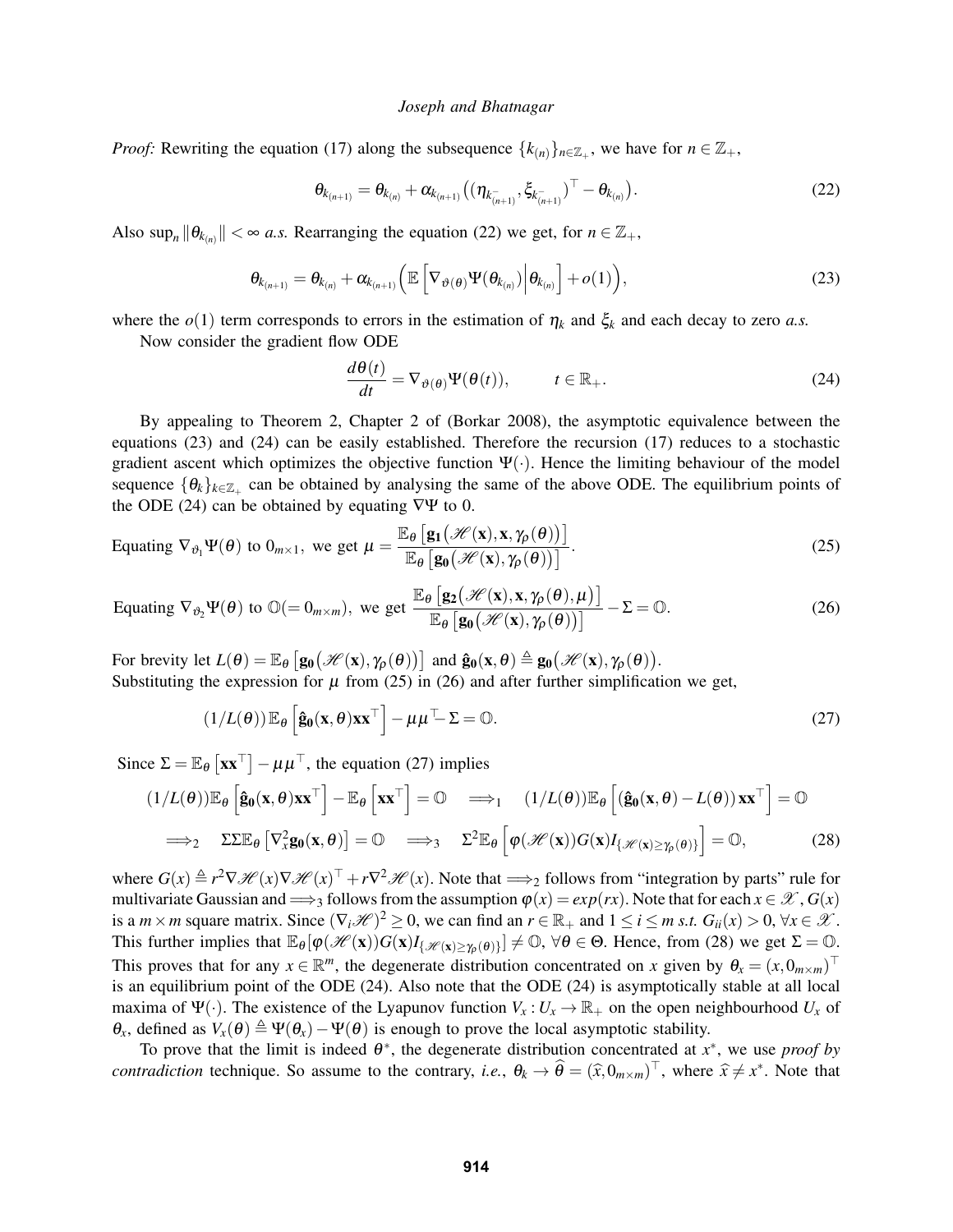$\mathbb{E}_{\theta}\left[\mathbf{g_{1}}(\mathcal{H}(\mathbf{x}), \mathbf{x}, \gamma_{\rho}(\theta))\right], \ \mathbb{E}_{\theta_{0}}\left[\mathbf{g_{1}}(\mathcal{H}(\mathbf{x}), \mathbf{x}, \gamma_{\rho}(\theta))\right], \ \mathbb{E}_{\theta}\left[\mathbf{g_{0}}(\mathcal{H}(\mathbf{x}), \gamma_{\rho}(\theta))\right]$  and  $\mathbb{E}_{\theta_{0}}\left[\mathbf{g_{0}}(\mathcal{H}(\mathbf{x}), \gamma_{\rho}(\theta))\right]$ are all continuous on  $\theta$ . This implies that we can find scalars  $\varepsilon_2 > 0$ ,  $\delta_2 > 0$  and  $k \in \mathbb{Z}_+$  *s.t.* 

$$
\|\theta_{k} - \hat{\theta}\|_{\infty} < \delta_{2},
$$
\n
$$
\|\mathbb{E}_{\hat{\theta}}\left[\mathbf{g}_{1}(\mathscr{H}(\mathbf{x}), \mathbf{x}, \gamma_{\rho}(\hat{\theta}))\right] - \mathbb{E}_{\theta_{k}}\left[\mathbf{g}_{1}(\mathscr{H}(\mathbf{x}), \mathbf{x}, \gamma_{\rho}(\theta_{k}))\right] \|_{\infty} < \varepsilon_{2},
$$
\n
$$
\|\mathbb{E}_{\theta_{0}}\left[\mathbf{g}_{1}(\mathscr{H}(\mathbf{x}), \mathbf{x}, \gamma_{\rho}(\hat{\theta}))\right] - \mathbb{E}_{\theta_{0}}\left[\mathbf{g}_{1}(\mathscr{H}(\mathbf{x}), \mathbf{x}, \gamma_{\rho}(\theta_{k}))\right] \|_{\infty} < \varepsilon_{2},
$$
\n
$$
\|\mathbb{E}_{\hat{\theta}}\left[\mathbf{g}_{0}(\mathscr{H}(\mathbf{x}), \gamma_{\rho}(\hat{\theta}))\right] - \mathbb{E}_{\theta_{k}}\left[\mathbf{g}_{0}(\mathscr{H}(\mathbf{x}), \gamma_{\rho}(\theta_{k}))\right] \|_{\infty} < \varepsilon_{2},
$$
\n
$$
\|\mathbb{E}_{\theta_{0}}\left[\mathbf{g}_{0}(\mathscr{H}(\mathbf{x}), \gamma_{\rho}(\hat{\theta}))\right] - \mathbb{E}_{\theta_{0}}\left[\mathbf{g}_{0}(\mathscr{H}(\mathbf{x}), \gamma_{\rho}(\theta_{k}))\right] \|_{\infty} < \varepsilon_{2}.
$$
\n(29)

Now consider  $\nabla_{\vartheta_1} \Psi(\theta)|_{\theta = \widetilde{\theta}_k} = (1/L(\theta)) \mathbb{E}_{\theta} \left[ \mathbf{g}_1(\mathcal{H}(\mathbf{x}), \mathbf{x}, \gamma_{\rho}(\theta)) \right] - \mu \Big|_{\theta = \widetilde{\theta}_k}$ (30)

We denote by  $e = (1, \ldots, 1)^\top \in \mathbb{R}^m$ . Applying sup norm on either side of (30) and using (29) we get,

$$
\left\|\nabla_{\vartheta_{1}}\Psi(\theta)\right|_{\theta=\widetilde{\theta}_{k}}\right\|_{\infty} \geq \left\|\frac{(1-\lambda)\mathbb{E}_{\widehat{\theta}}\left[\mathbf{g}_{1}(\mathcal{H}(\mathbf{x}), \mathbf{x}, \gamma_{\rho}(\widehat{\theta}))\right] + \lambda\mathbb{E}_{\theta_{0}}\left[\mathbf{g}_{1}(\mathcal{H}(\mathbf{x}), \mathbf{x}, \gamma_{\rho}(\widehat{\theta}))\right] - \varepsilon_{2}e}{(1-\lambda)\mathbb{E}_{\widehat{\theta}}\left[\mathbf{g}_{0}(\mathcal{H}(\mathbf{x}), \gamma_{\rho}(\widehat{\theta}))\right] + \lambda\mathbb{E}_{\theta_{0}}\left[\mathbf{g}_{0}(\mathcal{H}(\mathbf{x}), \gamma_{\rho}(\widehat{\theta}))\right] + \varepsilon_{2}} - \hat{x} - \delta_{2}e\right\|_{\infty} \n\geq \left\|\frac{(1-\lambda)\widehat{x}\varphi(\mathcal{H}(\widehat{x})) + \lambda\mathbb{E}_{\theta_{0}}\left[\mathbf{g}_{1}(\mathcal{H}(\mathbf{x}), \mathbf{x}, \mathcal{H}(\widehat{x}))\right] - \varepsilon_{2}e}{(1-\lambda)\varphi(\mathcal{H}(x^{*})) + \lambda\mathbb{E}_{\theta_{0}}\left[\mathbf{g}_{0}(\mathcal{H}(\mathbf{x}), \mathcal{H}(\widehat{x}))\right] + \varepsilon_{2}} - \hat{x} - \delta_{2}e\right\|_{\infty} \n\geq \left\|\left(K_{1}(\widehat{x}, \varepsilon_{2}) - 1)\widehat{x} + K_{2}(\widehat{x}, \varepsilon_{2})\frac{\mathbb{E}_{\theta_{0}}\left[\mathbf{g}_{1}(\mathcal{H}(\mathbf{x}), \mathbf{x}, \gamma_{\rho}(\widehat{\theta}))\right]}{\mathbb{E}_{\theta_{0}}\left[\mathbf{g}_{0}(\mathcal{H}(\mathbf{x}), \gamma_{\rho}(\widehat{\theta}))\right]} - (\varepsilon_{2} + \delta_{2})e\right\|_{\infty} > K_{3} > 0,
$$

where  $K_2(\cdot,\cdot) > 0$  and  $0 < K_1(\cdot,\cdot) < 1$  with  $K_1(x_1,x_2) \to 1$  as  $x_1 \to x^*$  and  $x_2 \to 0$ . This is a contradiction since  $\Psi(\theta)$  is continuously differentiable (easily verifiable). However for  $\theta^*$ , we have  $\mathbb{E}_{\theta_0}\left[\mathbf{g_1}\big(\mathscr{H}(\mathbf{x}), \mathbf{x}, \gamma_\rho(\theta^*)\big)\right]=$  $0_{m\times 1}$  and  $\mathbb{E}_{\theta_0}\left[\mathbf{g_0}(\mathcal{H}(\mathbf{x}), \gamma_\rho(\theta^*))\right] = 0$ . We also have  $K_1(x^*, \varepsilon_2) \to 1$  as  $\varepsilon_2 \to 0$ . Hence a lower positive bound  $\int \int \nabla_{\vartheta_1} \Psi(\theta) \big|_{\theta = \widetilde{\theta_k}}$  $\int_{\infty}^{\infty}$  cannot be obtained for  $\theta^*$ . This eliminates the possibility of the model sequence  $\{\theta_k\}$  converging to any degenerate distribution but to  $\theta^*$ . This concludes the proof.

# 4 EXPERIMENTAL ILLUSTRATIONS

We tested CE2-ND on several global optimization benchmark functions from (Jamil and Yang 2013). To evaluate the algorithm, we compare it against the Monte-Carlo CE (MCCE) and the state-of-the-art gradient based Monte-Carlo CE (GMCCE) (Hu, Hu, and Chang 2012), which is a modified version of the Monte-Carlo CE. Here, we consider  $\varphi = \exp(rx)$ ,  $r > 0$ . In each of the plots shown in this section, the solid graph represents the trajectory of  $\mathcal{H}(\mu_k)$ , while the dotted horizontal line is the global maximum  $\mathcal{H}^*$  of the objective function  $H$ . The *x*-axis represents the real time relative to the start of the algorithm. All the algorithms use the same initial distribution  $\theta_0$ , which helps to compare them without any initial bias. The results shown are averages over 10 independent simulations obtained with the same initial distribution  $\theta_0$ .

We consider the following benchmark functions for performance evaluation:

1. Griewank function [*m* = 200][Continuous, Differentiable, Non-Separable, Scalable, Multimodal]

$$
\mathcal{H}_1(x) = -1 - \frac{1}{4000} \sum_{i=1}^{m} x_i^2 + \prod_{i=1}^{m} \cos(x_i/\sqrt{i}).
$$
 (31)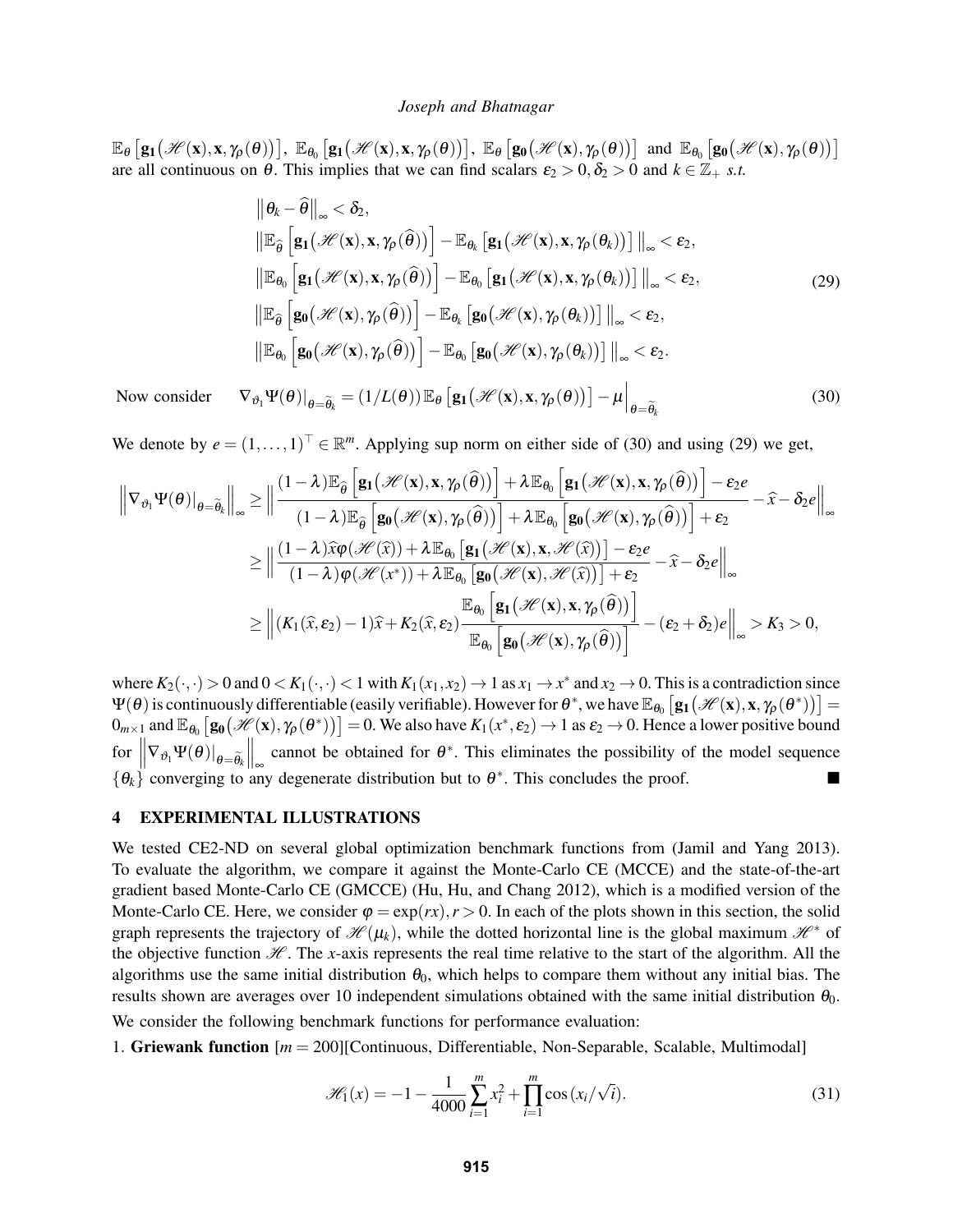2. Levy function [*m* = 50][Continuous, Differentiable, Multimodal]

$$
\mathcal{H}_2(x) = -1 - \sin^2(\pi y_1) - (y_m - 1)^2 (1 + \sin^2(2\pi y_m)) - \sum_{i=1}^m [(y_i - 1)^2 (1 + 10\sin^2(\pi y_i + 1))],
$$
  
where  $y_i = 1 + \frac{x_i - 1}{4}$ .

3. Trigonometric function [*m* = 30][Continuous, Differentiable, Non-Separable, Scalable, Multimodal]

$$
\mathscr{H}_3(x) = -1 - \sum_{i=1}^m [8\sin^2(7(x_i - 0.9)^2) + 6\sin^2(14(x_i - 0.9)^2) - (x_i - 0.9)^2].
$$

4. Rastrigin function [*m* = 30][Continuous, Differentiable, Scalable, Multimodal]

$$
\mathscr{H}_4(x) = -\sum_{i=1}^m (x_i^2 - 10\cos(2\pi x_i)) - 10m.
$$

5. Qing function [*m* = 30][Continuous, Differentiable, Separable, Scalable, Multimodal]

$$
\mathscr{H}_{10}(x) = -\sum_{i=1}^{m} (x_i^2 - i)^2.
$$

6. Bukin function [*m* = 2][Multimodal, Continuous, Non-Differentiable, Non-Separable, Non-Scalable ]

$$
\mathscr{H}_9(x) = -100\sqrt{x_2 - 0.01x_1^2} - 0.01|x_1 + 10| - 20.0.
$$

The results of the numerical experiments are shown in Figure 1. The various parameter values used in the experiments are shown in Table 1 and Table 2. To illustrate the advantage of CE2-ND in terms of memory requirements, we present in Figure 2, the real time memory usage of CE2-ND and GMCCE.

| <b>CE2-ND</b>                |         |                   |                  |                 |       | <b>GMCCE</b> |            |       |                                   |
|------------------------------|---------|-------------------|------------------|-----------------|-------|--------------|------------|-------|-----------------------------------|
| $\mathscr{H}$ (<br>$\bullet$ |         | $\alpha_k$        | $\lambda_k$      | $\varepsilon_1$ | ρ     |              | $\alpha_k$ | ρ     | $N_k$                             |
| $\mathscr{H}_1$              | 1.0     | $k^{-0.52}$       | $k_{(n)}^{-3.0}$ | 0.9             | 0.001 | 0.1          | 0.1        | 0.001 | $N_{k+1} = 1.03*N_k, N_0 = 700$   |
| $\mathscr{H}_2$              | 0.001   | 0.1               | $k_{(n)}^{-3.0}$ | 0.9             | 0.1   | 0.001        | 0.1        | 0.1   | $N_{k+1} = 1.001*N_k, N_0 = 700$  |
| $\mathscr{H}_3$              | 0.001   | 0.03              | $k_{(n)}^{-3.0}$ | 0.9             | 0.001 | 0.001        | 0.001      | 0.1   | $N_{k+1} = 1.001*N_k, N_0 = 700$  |
| $\mathscr{H}_4$              | 0.01    | 0.2               | $k_{(n)}^{-3.0}$ | 0.9             | 0.1   | 0.001        | 0.2        | 0.01  | $N_{k+1} = 1.001*N_k, N_0 = 800$  |
| $\mathscr{H}_5$              | 0.00001 | 0.05              | $k_{(n)}^{-3.0}$ | 0.9             | 0.01  | 0.001        | 0.2        | 0.01  | $N_{k+1} = 1.001*N_k, N_0 = 1000$ |
| $\mathscr{H}_6$              | 0.1     | $k_{(n)}^{-0.52}$ | $k_{(n)}^{-3.0}$ | 0.9             | 0.01  | 0.1          | 0.1        | 0.01  | $N_{k+1} = 1.001*N_k, N_0 = 2000$ |

Table 1: The parameter values used in the experiments.

From the experiments, we have made the following observations:

• The algorithm CE2-ND shows good performance compared to GMCCE and MCCE. The algorithm CE2-ND also exhibits good global convergence behaviour when applied to the functions  $\mathcal{H}_1$  to  $\mathcal{H}_5$ . However, when applied to the Bukin function, all the three algorithms fail to converge to the global optimum. It is easy to verify that Bukin function is non-differentiable and hence does not satisfy the criteria proposed in Theorem 5. This particular illustration corroborates the findings of Theorem 5. The algorithm exhibits robustness with respect to the initial distribution  $\theta_0$ . An initial distribution which weighs the solution space reasonably well, seems to be sufficient. The values of the parameters  $\lambda_k$  and  $\varepsilon_1$  are same for all test cases. This implies that these parameters require minimal tuning in most cases. As with any stochastic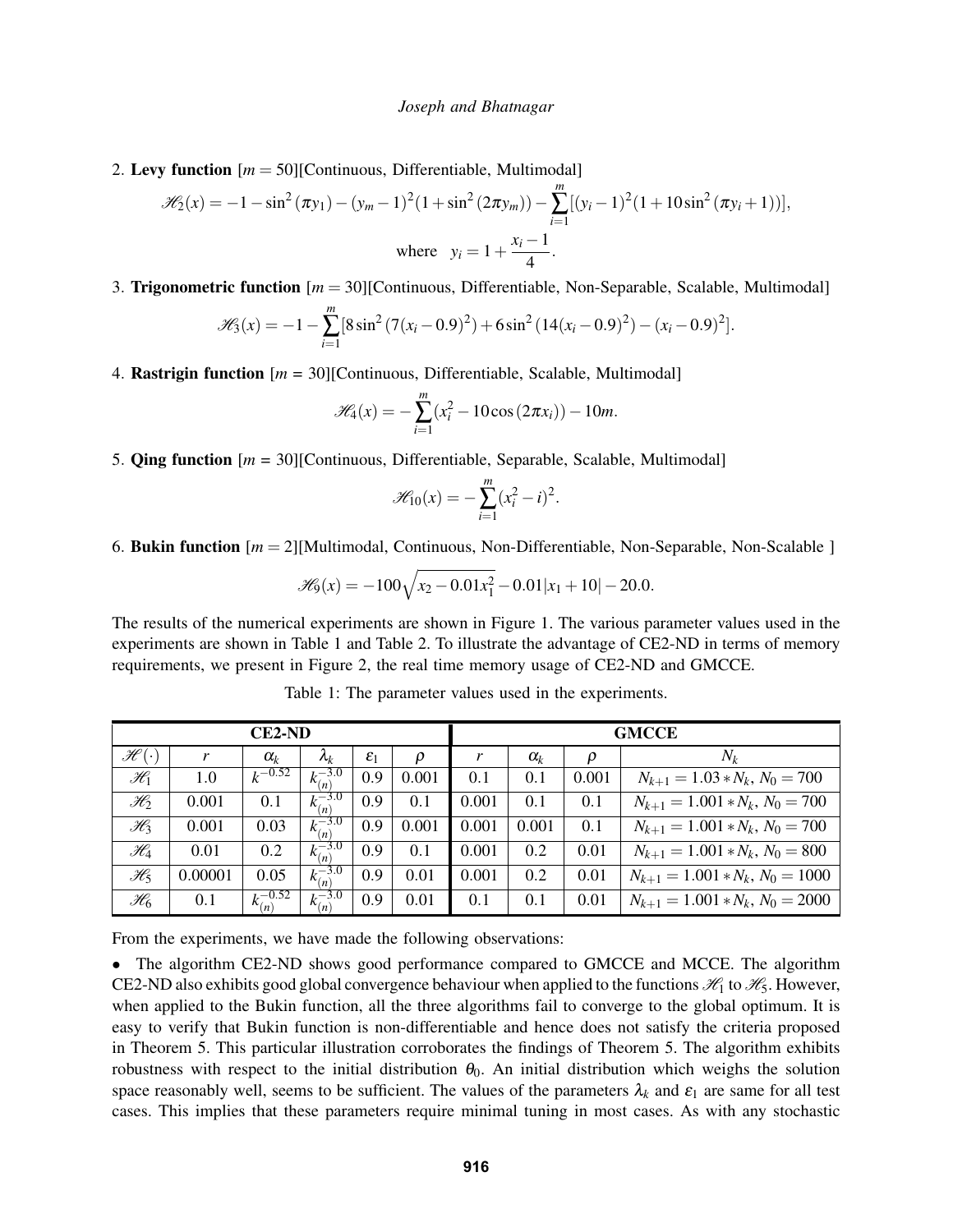

Figure 1: The performance comparison of CE2-ND against GMCCE and MCCE. Here *y*-axis is  $\mathcal{H}(\mu_k)$ and *x*-axis is the time in secs relative to the start of the algorithm.

approximation algorithm, the choice of the learning rate  $\alpha_k$  is vital. The algorithm seems to be dependent on the quantile factor  $\rho$  which needs further investigation.

• The computational and storage requirements of the algorithm CE2-ND are minimal. This is attributed to the streamlined and incremental nature of the algorithm. This attribute makes the algorithm suitable in settings where the computational and storage resources are scarce.

# 5 CONCLUSIONS

We developed, in this paper, a stochastic approximation version of the cross entropy (CE) method. Our technique generalises the Monte-Carlo cross entropy method as it requires only one sample (as opposed to  $N_k$ ) at each (*k*th) update epoch. The proposed algorithm is incremental in nature and possesses attractive features like robustness, stability as well as computational and space efficiency. We showed the almost sure convergence of our algorithm and proposed conditions required to achieve the convergence to the global maximum of the objective function. Numerical experiments over diverse benchmark functions are shown to support the theoretical findings.

# **REFERENCES**

Borkar, V. S. 2008. "Stochastic approximation: A dynamical systems viewpoint". *Cambridge Univ. Press*. Homem-de Mello, T. 2007. "A study on the cross-entropy method for rare-event probability estimation". *INFORMS Journal on Computing* 19 (3): 381–394.

Hu, J., M. C. Fu, and S. I. Marcus. 2007. "A model reference adaptive search method for global optimization". *Operations Research* 55 (3): 549–568.